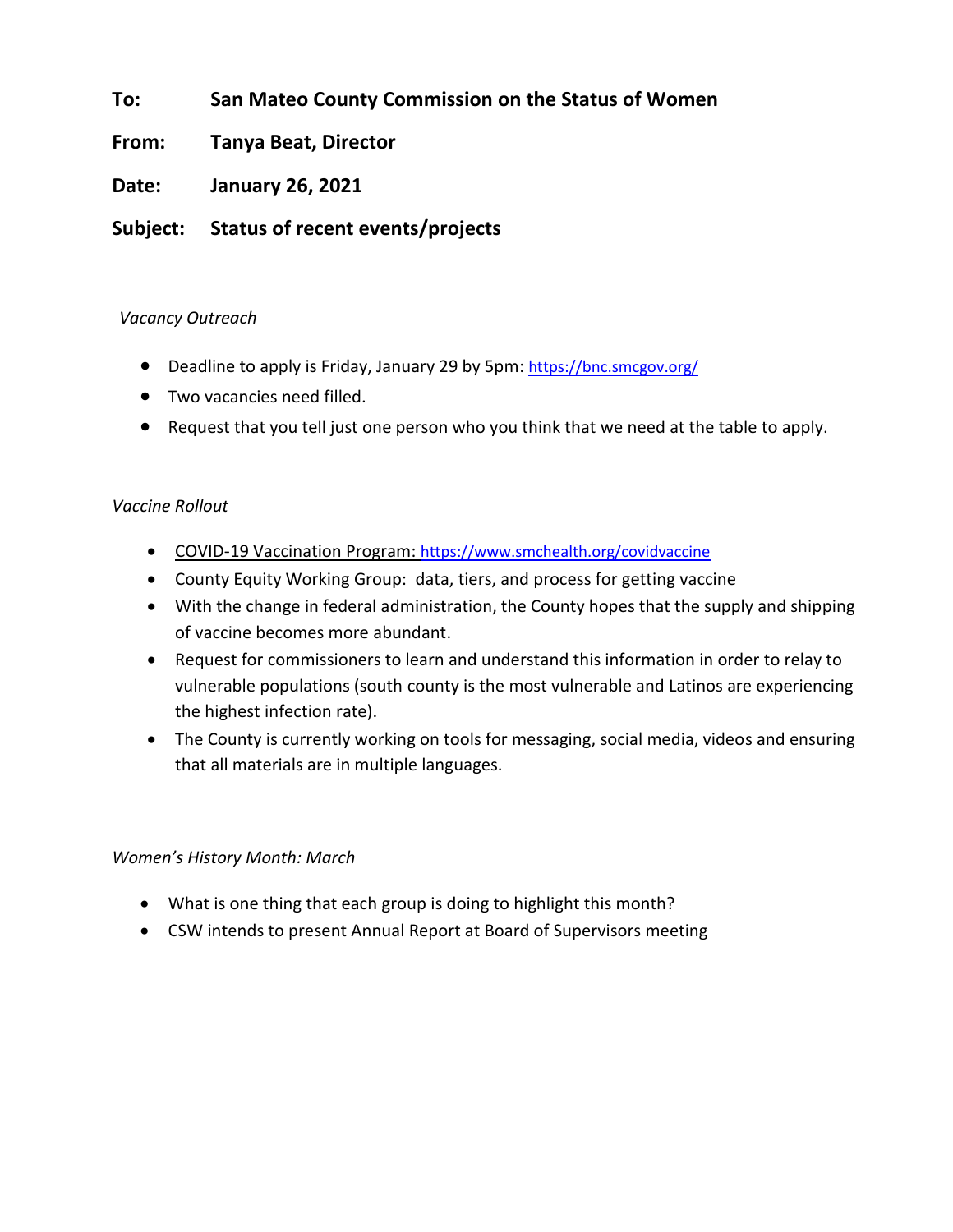## **To: San Mateo County Commission on the Status of Women**

**From: Becky Abens, Commissioner**

**Date: January 21, 2021**

## **Subject: Commissioner Updates**

## *Update: San Mateo County Domestic Violence Council Meeting*

- Presentation: Ruth Darlene, Executive Director, Women SV (Silicon Valley)
	- o Based in Los Altos but 20% of survivors assisted last year were from SMC
	- o Celebrating their 10-year anniversary
	- o Five staff, 25 volunteers
	- o Focused on physical & sexual violence, and COERCIVE CONTROL
	- o Coercive control is more subtle abuse and can be emotional, financial, technological, legal
	- o Focused on more affluent communities where there is underreporting and fewer resources
	- o Provide direct services, professional education, and public, presentations
	- o Learn more at [www.womensv.org](http://www.womensv.org/)
- Presentation: Wendy Lau, Office of Civil Rights Services SamTrans Outreach
	- o Introduction to work SamTrans is doing to improve services for DV survivors and make transit safer for women
	- o Receiving input and feedback from survivors who rely on transit
	- o Conducting equity study (also conducting meetings in Spanish and Chinese)
	- o Looking at the intersections of DV and transit to improve safety
- DV Awareness Committee Report
	- o Website is up and will be featuring a spotlight partner; spotlight will rotate
	- o [dvc.smcgov.org](https://dvc.smcgov.org/)
	- o Rape Trauma Services (RTS) is conducting a virtual event at juvenile hall (YSC) and also a 9-week series at Camp Kemp
	- o RTS is also looking for partners to host an virtual class for parent son digital safety – how to keep kids safe online
- Legal Process Committee
	- o Conducted review of DV laws SB1141 is in effect; adds coercive control into the definition of DV
	- o Training the judicial officers on DV
- Elisa Kuhl, District Attorney's Office Victim Services, was elected Vice-Chair of the Council!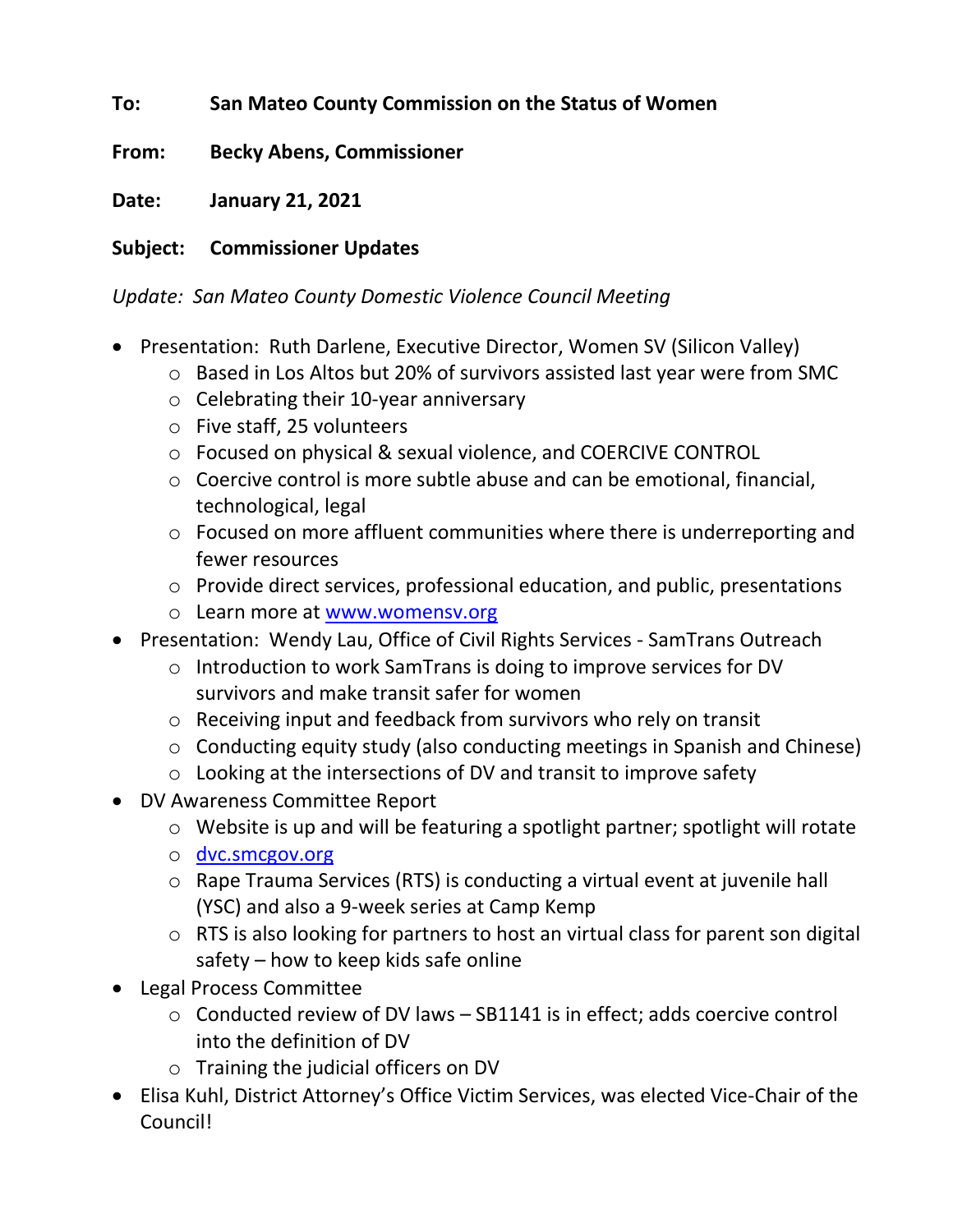- **To: San Mateo County Commission on the Status of Women**
- **From: Becky Abens, Commissioner**
- **Date: January 12, 2021**
- **Subject: Commissioner Updates**

## *Update: Human Trafficking Task Force*

- o It's Human Trafficking Awareness Month
	- First Human Trafficking Awareness Month was recognized in 2010
	- SMC doing a webinar series
		- Thursday, January 7, 6:30-7:45pm, AN INTRODUCTION TO HUMAN TRAFFICKING
		- Thursday, January 14, 6:30-7:45pm, Delivered in Spanish, AN INTRODUCTION TO HUMAN TRAFFICKING
		- Thursday, January 21, 6:30-7:45pm, HUMAN TRAFFICKING AND THE RESPONSE IN SAN MATEO COUNTY
		- Thursday, January 28, 6:30-7:45pm, SEX TRAFFICKING OF YOUTH: RECOGNIZING RISK FACTORS
		- <https://stophumantraffickingsmc.org/webinar-series-january-2021/>
		- Webinars can be seen on the SMC Sherriff's YouTube channel <https://www.youtube.com/user/SMCSheriff/videos>
- o Presentation by Cisco Garcia Homeland Security Investigations, Victim Assistance Program
	- Work to support investigations
	- San Francisco office covers entire Bay Area (from Redding to Bakersfield including all the airports)
	- Scope of work includes;
		- On-scene assistance
		- Case management
		- Technical assistance immigration relief
		- Interview coordination
		- Liaison services
		- Educational material
		- Comprehensive resource referral
		- Outreach and training
- o Updates Comprehensive Victim Survey for 2020 will begin soon it will work to quantify victims served in the previous calendar year